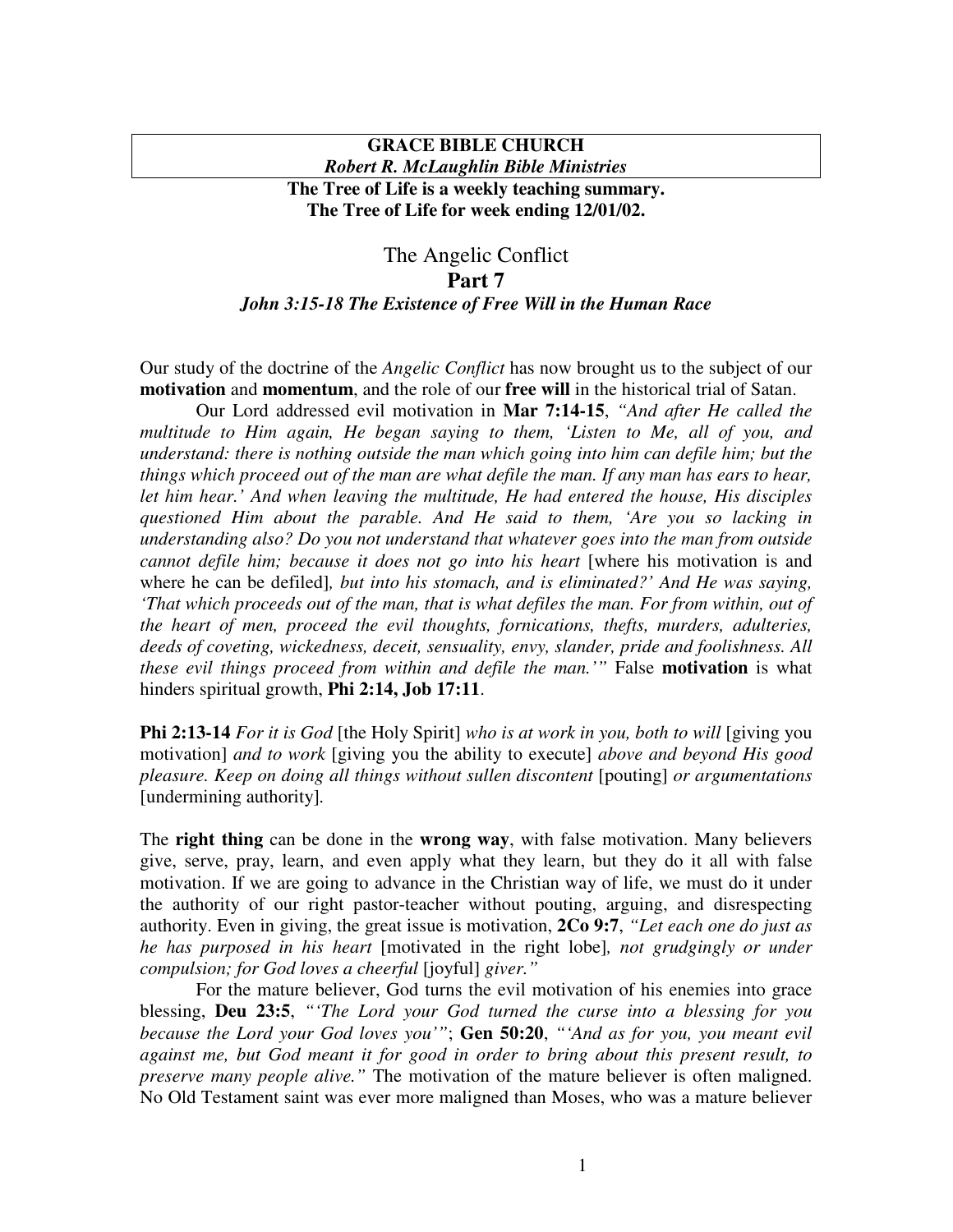with great humility and great motivation, **Exo 17:3**, *"But the people thirsted there for water; and they complained against Moses and said, 'Why, now, have you brought us up from Egypt, to kill us and our children and our cattle with thirst?'"* There was nothing wrong with the motivation of Moses but everything wrong with those who criticized it. They did so because Moses was a constant challenge to their pride, and finally their pride exploded and triggered the mechanism of jealousy, vindictiveness, implacability, etc.

After seeing the role we play in the angelic conflict with our spiritual motivation and momentum it is also important to understand the existence of free will in the human race—a principle that many Christians reject. One of the false teachings that have been perpetuated by the kingdom of darkness is the idea that man does *not* have a free will or a choice. This is promoted by hyper-Calvinists who teach that man cannot choose God or the plan of God, and therefore God must choose Him. They teach the "limited atonement," denying that our Lord died for the entire human race. This results from misinterpreting passages concerning the sovereignty of God and not comparing scripture with scripture. This is a serious deception in the angelic conflict because it compromises the justice and righteousness of God. Many hyper-Calvinists hold to the doctrine of *double predestination*, which says that God has predestined some to be saved and actually predestined others to the eternal lake of fire. Let us look at what the Scripture says about **predestination**.

**Act 2:23** *This Man, delivered up by the predetermined plan and foreknowledge of God, you nailed to a cross by the hands of godless men and put Him to death.*

**Act 4:27-28** *For truly in this city there were gathered together against Thy holy servant Jesus, whom Thou didst anoint, both Herod and Pontius Pilate, along with the Gentiles and the peoples of Israel, to do whatever Thy hand and Thy purpose predestined to occur.*

**Rom 8:29-30** *For whom He foreknew, He also predestined to become conformed to the image of His Son, that He might be the first-born among many brethren; and whom He predestined, these He also called; and whom He called, these He also justified; and whom He justified, these He also glorified.*

The term "predestination" is *always* applied to our Lord and to believers. Nothing is ever mentioned about a predestination of unbelievers or being predestined to hell.

**1Co 2:7** *But we speak God's wisdom in a mystery, the hidden wisdom, which God predestined before the ages to our glory.*

**Eph 1:5** *He predestined us to adoption as sons through Jesus Christ to Himself, according to the kind intention of His will.*

**Eph 1:11** *Also we have obtained an inheritance, having been predestined according to His purpose who works all things after the counsel of His will.*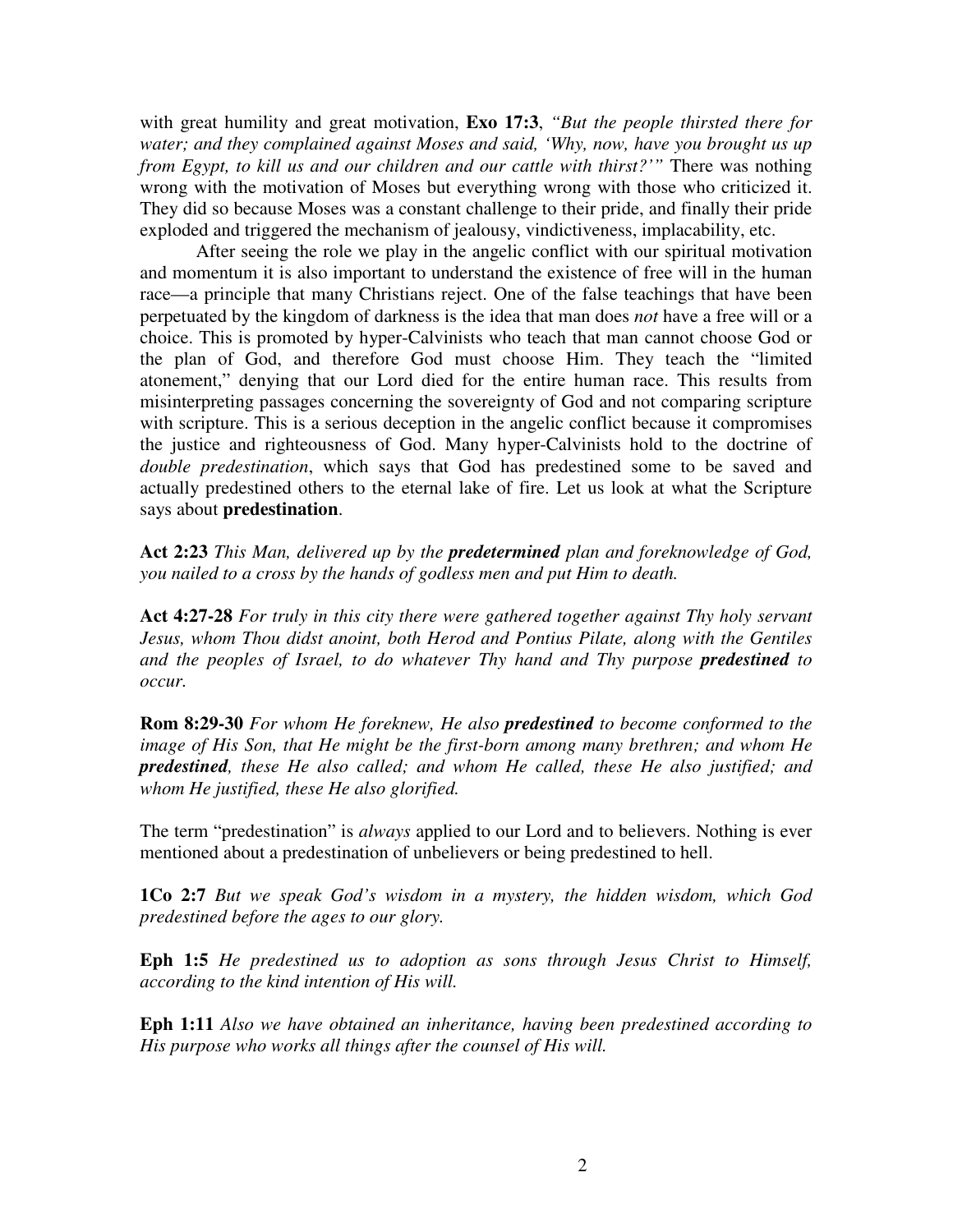The doctrine of double predestination is heresy, and it is an attack on the justice of God and an on the character and nature of our Lord and Savior, Jesus Christ. We were all born guilty in sin as David said in **Psa 51:5**, *"Behold, I was brought forth in iniquity, and in sin my mother conceived me."* We did not have anything to do with becoming a sinner; we were born in sin, and not by our own choice. Therefore, David also wrote in **Psa 58:3**, *"The wicked are estranged from the womb; these who speak lies go astray from birth."* We did not become sinners through the our own volition, but through the imputation of Adam's original sin.

**Rom 5:12** *Through one man sin entered into the world, and death through sin, and so death spread to all men, because all sinned* [when Adam sinned]*.*

Every member of the human race has been born into sin ever since Adam and the woman sinned willfully in the Garden of Eden. Every member of the human race since then has been born into sin *without* their consent. Therefore, if God sent them to hell because they were born sinners, He would be unjust in doing so. We are not responsible for imputed sin.

Man is not free to choose whatever he wants and always get away with it, because there are consequences to his decisions. However, he does have the choice to spend eternity in heaven or the lake of fire. This is why the Lord Jesus Christ came to take away the sins of the world, **Joh 1:29**, *"The next day he* [John the Baptist] *saw Jesus coming to him, and said, 'Behold, the Lamb of God who takes away the sin of the world!'"* The Lord Jesus Christ as the lamb of God took away the sin of the *world* (not just the elect or the chosen); *everyone* has the opportunity to make the decision to believe in Jesus Christ and be saved, and those who do not have the mental capacity to make that choice will all go to heaven. All children who die before the mental age of accountability are given eternal life, **2Sa 12:23**, and the same is true for all those who mentally retarded and mentally incapable of making a decision to believe in Jesus Christ as their Lord and Savior, **Jon 4:11**.

**Joh 3:15** *That whoever believes may in Him have eternal life.*

Not "whoever is *chosen*," but "whoever *believes*"!

**Joh 3:16** *For God so loved the world, that He gave His only begotten Son, that whoever believes in Him should not perish, but have eternal life. For God did not send the Son into the world to judge the world, but that the world should be saved through Him. He who believes in Him is not judged; he who does not believe has been judged already, because he has not believed in the name of the only begotten Son of God.*

This passage makes it very clear why people go to the eternal lake of fire and are judged—it is not because they are sinful and immoral, but because they refused to believe in the Lord Jesus Christ.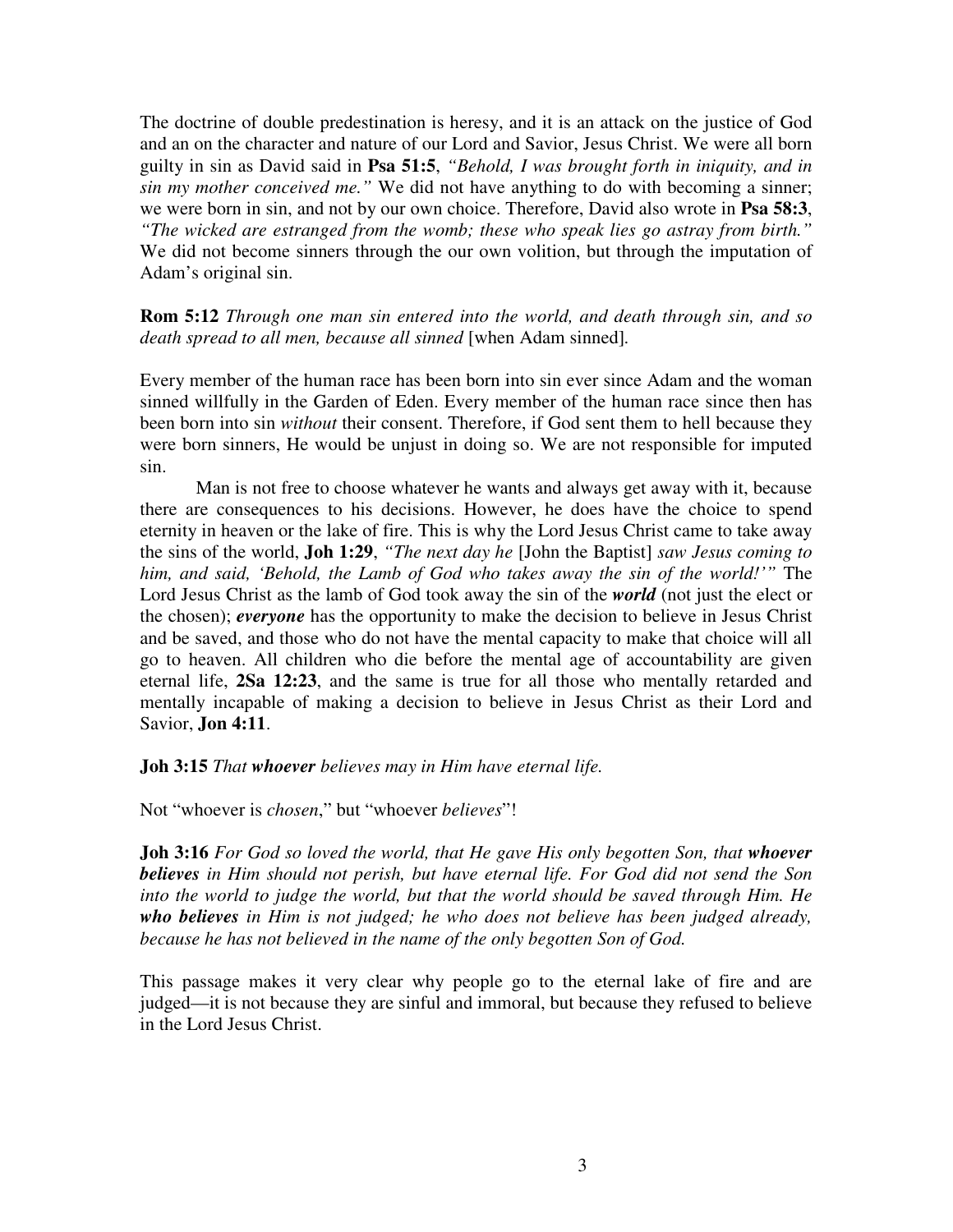**Joh 12:46-47** *"I have come as light into the world, that everyone who believes in Me may not remain in darkness. And if anyone hears My sayings, and does not keep them, I do not judge him; for I did not come to judge the world, but to save the world."*

**Rom 5:6** *For while we were still helpless, at the right time Christ died for the ungodly.*

**2Co 5:19** *God was in Christ reconciling the world to Himself, not counting their trespasses against them*

**1Jo 4:14** *And we have beheld and bear witness that the Father has sent the Son to be the Savior of the world.*

**1Ti 2:4** *He desires all men to be saved and to come to the knowledge of the truth.*

**1Jo 2:2** *and He Himself is the propitiation for our sins; and not for ours only, but also for those of the whole world.*

**1Ti 4:10** *For it is for this we labor and strive, because we have fixed our hope on the living God, who is the Savior of all men, especially of believers.*

In **Heb 2:9** we are told that the Lord Jesus Christ *"tasted death for everyone."*

Man has a free-will choice to either choose or reject the Lord Jesus Christ as his Lord and Savior. Therefore, double predestination is a false doctrine. "Predestination" is a term that applies to *believers only*. No one has *ever* been predestined to hell! No one has ever been predestined to eternal damnation! People only go to the lake of fire because of their own negative volition.

**Joh 3:18** *"He who believes in Him is not judged; he who does not believe has been judged already, because he has not believed in the name of the only begotten Son of God."*

The verb translated "believes" is *"pisteuon,"* and here in the *active voice* it means that mankind literally makes his own willful decision to believe. The verb for "has not believed" is *"pepisteuken,"* and in the active voice it means that he has willfully *refused* to believe in Jesus Christ! The perfect tense in both of these verbs reveals that they had every opportunity to do so.

**2Pe 3:9** *The Lord is not willing for any to perish but for all to come to repentance.*

It would be an obvious contradiction for the Lord to predestine anyone to hell when He is not willing for anyone to perish.

The kingdom of darkness enthusiastically promotes this type of lie because it attacks the character and nature of God, which is the central issue of the angelic conflict. Hyper-Calvinism says the only reason you ever believed in Christ was because you were elected and denies the very existence of the angelic conflict. Not only does this ignore the part played by human volition in human history and the reason we have been created, but